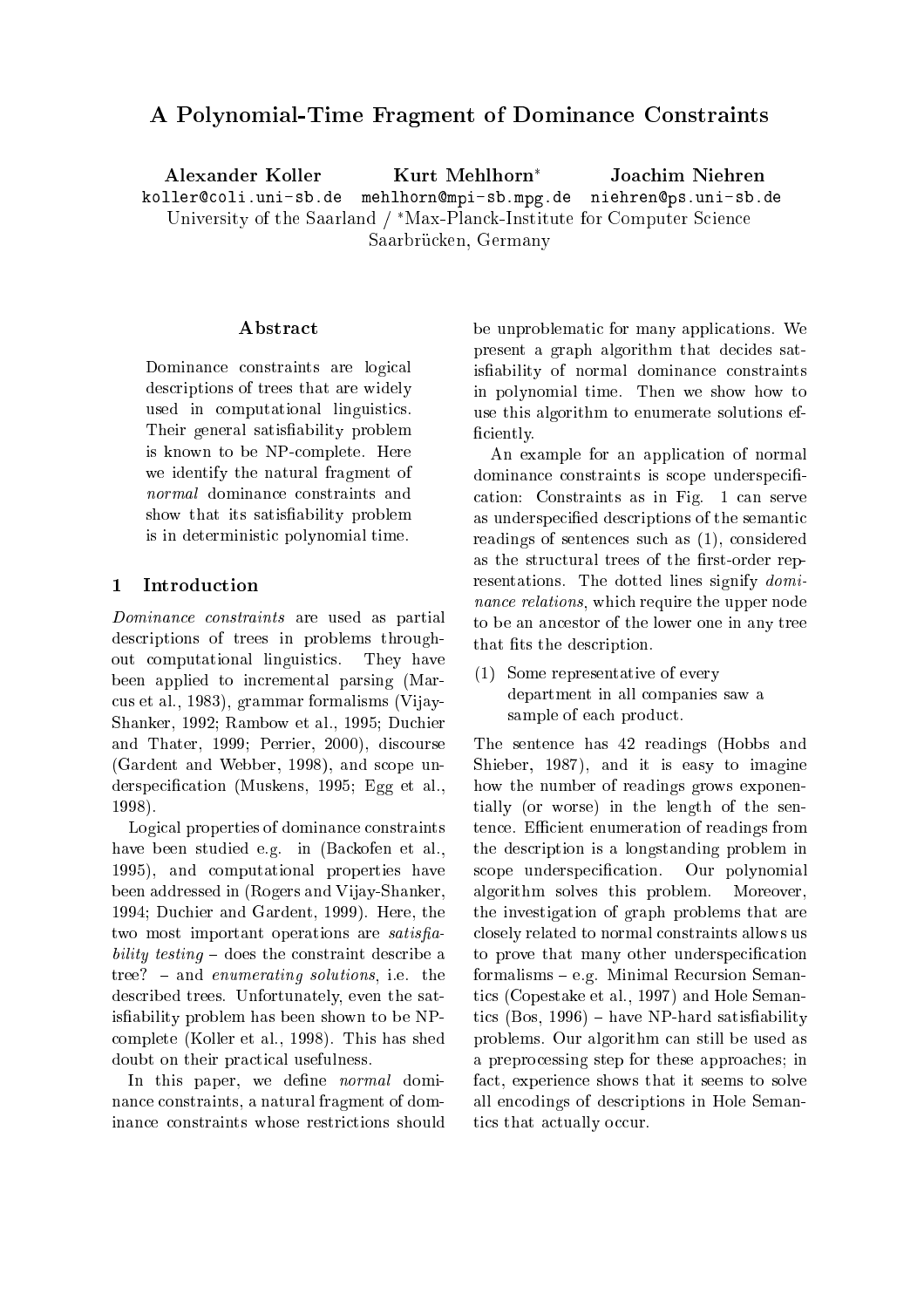

Fig. 1: A dominance constraint (from scope underspecification).

## 2 Dominan
e Constraints

In this section, we define the syntax and semantics of dominance constraints. The variant of dominan
e onstraints we employ describes constructor trees - ground terms over a signature of function symbols – rather than feature trees.

So we assume a signature  $\Sigma$  function symbols ranged over by  $f, g, \ldots$ , ea
h of whi
h is equipped with an arity  $ar(f)$  > 0. Constants - function symbols of arity  $0$  – are ranged over by  $a, b$ .

$$
\begin{array}{cc}\n f & \bullet \\
 g & \bullet \\
 a & \bullet\n \end{array}
$$

Fig. 2:  $f(g(a, a))$ 

We assume that  $\Sigma$  contains at least one constant and one symbol of arity at least 2. Finally, let Vars be an infinite set of variables ranged over by  $X, Y, Z$ . The variables will denote nodes of a constructor tree. We will consider constructor trees as directed labeled graphs; for instan
e, the ground term  $f(q(a, a))$  can be seen as the graph in Fig. 2.

We define an  $(unlabeled)$  tree to be a finite directed graph  $(V, E)$ . V is a finite set of nodes ranged over by u; v; w, and E V - V is a set of edges denoted by e. The indegree of each node is at most 1; each tree has exactly one root, i.e. a node with indegree 0. We all the nodes with outdegree <sup>0</sup> the leaves of the tree.

A *(finite)* constructor tree  $\tau$  is a pair  $(T, L)$ consisting of a tree  $T = (V, E)$ , a node labeling  $L: V \rightarrow \Sigma$ , and an *edge labeling*  $L: E \rightarrow$ N, such that for each node  $u \in V$  and each  $1 \leq k \leq \text{ar}(L(u))$ , there is exactly one edge  $(u, v) \in E$  with  $L((u, v)) = \kappa$ . We draw

onstru
tor trees as in Fig. 2, by annotating nodes with their labels and ordering the edges along their labels from left to right. If  $\tau =$  $((V, E), L)$ , we write  $V_\tau = V$ ,  $E_\tau = E$ ,  $L_\tau =$ L. Now we are ready to define tree structures, the models of dominance constraints:

**Demition 2.1.** The tree structure  $\mathcal{M}$  of a constructor tree  $\tau$  is a first-order structure with domain  $V_{\tau}$  which provides the dominance relation  $\lhd$  and a labeling relation for each function symbol  $f \in \Sigma$ .

Let  $u, v, v_1, \ldots v_n \in V_\tau$  be nodes of  $\tau$ . The  $aomnance$  relationship  $u \triangleleft v$  holds iff there is a path from u to v in  $E_{\tau}$ ; the labeling relationship  $u:j \ (v_1, \ldots, v_n)$  holds iff  $u$  is tablead by the  $n$ -ary symbol  $f$  and has the children  $v_1, \ldots, v_n$  in this order; that is,  $L_\tau(u) = f$ ,  $ar(f) = n, \{ (u, v_1), \ldots, (u, v_n) \} \subseteq E_{\tau}, \text{ and}$  $L_{\tau}((u, v_i)) = i$  for all  $1 \leq i \leq n$ .

A *dominance constraint*  $\varphi$  is a conjunction of dominan
e, inequality, and labeling literals of the following form where  $ar(f) = n$ :

$$
\varphi \quad ::= \quad \varphi \land \varphi' \mid X \lhd^* Y \mid X \neq Y \\ \mid \quad X : f(X_1, \ldots, X_n)
$$

Let  $\textsf{Var}(\varphi)$  be the set of variables of  $\varphi$ . A pair of a tree structure *y*t and a variable assignment  $\alpha$ :  $Var(\varphi) \rightarrow V_{\tau}$  satisfies  $\varphi$ iff it satisfies each literal in the obvious way. We



Fig. 3: An unsatisfiable constraint

say that  $(\mathcal{M}^\cdot, \alpha)$  is a *solution* of  $\varphi$  in this case;  $\varphi$  is *satisfiable* if it has a solution.

We usually draw dominance constraints as constraint graphs. For instance, the constraint graph for  $A$ : $J(A_1, A_2)$  and  $A_1 \triangleleft I$  and

The symbol  $L$  is overloaded to serve both as a node and an edge labeling.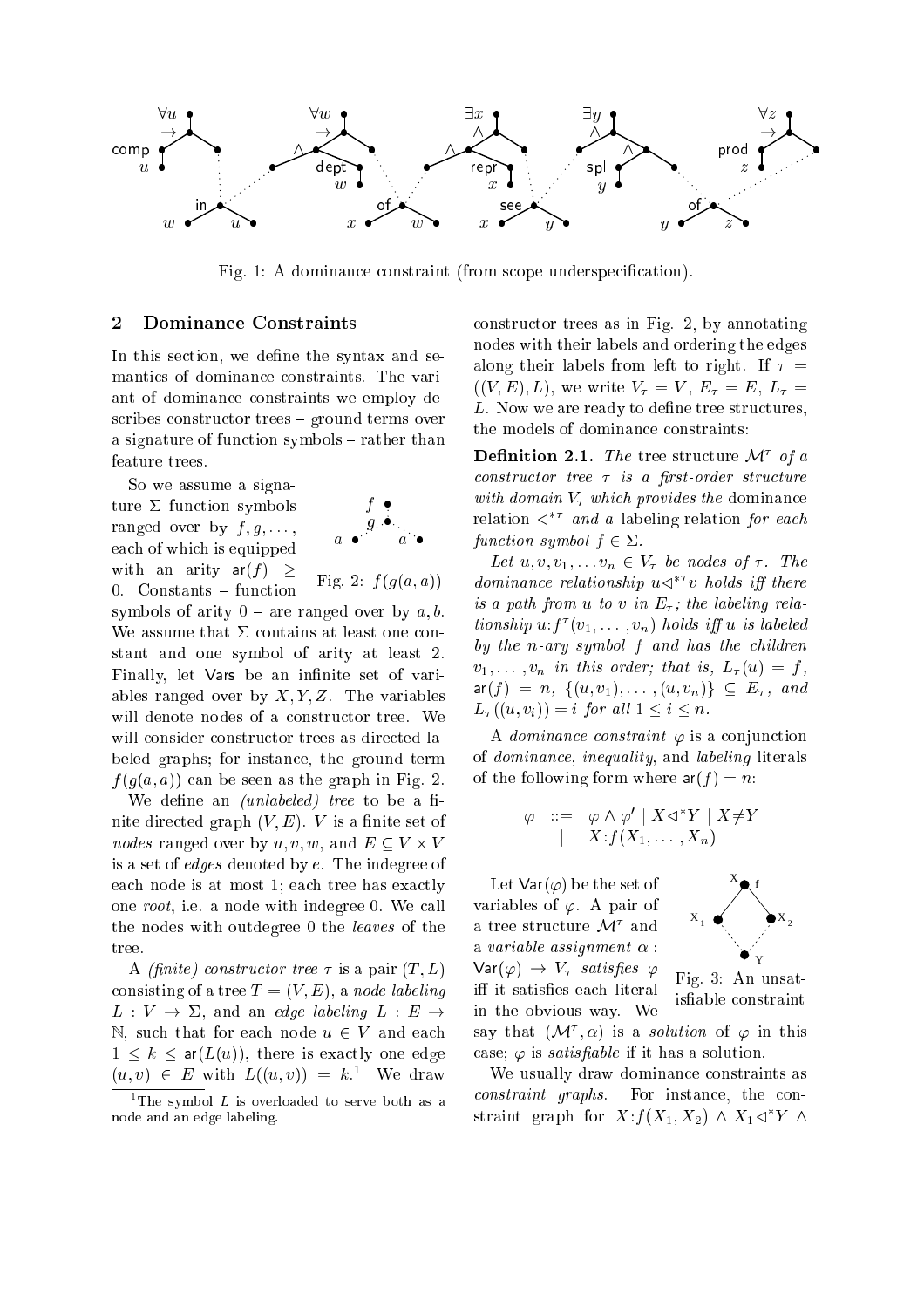$\Lambda_2 \triangleleft$  is shown in Fig. 5. As for trees, we annotate node labels to nodes and order tree edges from left to right; dominan
e edges are drawn dotted. The example happens to be unsatisfiable because trees cannot branch upwards.

Definition 2.2. Let  $\varphi$  be a dominance constraint that does not contain two labeling constraints for the same variable. I hen the constraint graph for  $\varphi$  is a directed labeled graph  $G(\varphi) = (\text{Var}(\varphi), E, L)$ . It contains a (partial) node labeling  $L : Var(\varphi) \rightsquigarrow \Sigma$  and an edge labeling  $L: E \to \mathbb{N} \cup \{\leq l\}$ .

The sets of edges E and labels L of the graph  $G(\varphi)$  are defined in dependence of the literals in  $\varphi$ : The labeling literal  $X: f(X_1, \ldots, X_n)$  belongs to  $\varphi$  iff  $L(X) = f$ and for each  $1 \leq i \leq n$ ,  $(X, X_i) \in E$  and  $L((\Lambda, \Lambda_i)) \equiv i$ . The dominance literal  $\Lambda \triangleleft \setminus I$ is in  $\varphi$  if  $(X, Y) \in E$  and  $L((X, Y)) = \varphi$ .

Note that inequalities in onstraints are not represented by the orresponding onstraint graph. We define (solid) *fragments* of a constraint graph to be maximal sets of nodes that are onne
ted over tree edges.

#### 3 <sup>3</sup> Normal Dominan
e Constraints

Satisfiability of dominance constraints can be de
ided easily in non-deterministi polynomial time; in fact, it is NP-complete (Koller et al., 1998).

The NP-hardness proof relies on the fact that solid fragments can "overlap" properly. For illustration, consider the constraint  $X: f(X_1, X_2) \wedge$ 



Fig. 4: Overlap

 $Y: J(Y_1, Y_2) \wedge Y \leq \Lambda \wedge \Lambda \leq Y_1$ , whose constraint graph is shown in Fig. 4. In a solution of this constraint, either  $Y$  or  $Y_1$  must be mapped to the same node as  $X$ ; if  $X = Y$ , the two fragments overlap properly. In the applications in computational linguistics, we typi
ally don't want proper overlap; X should never be identified with  $Y$ , only with  $Y_1$ . The subclass of dominance constraints that excludes proper overlap (and fixes some minor inconveniences) is the class of *normal* dominan
e onstraints.

Definition 3.1. A dominance constraint  $\varphi$ is called normal iff for all variables  $X, Y, Z \in$  $\mathsf{Var}(\varphi),$ 

- 1.  $X \neq Y$  in  $\varphi$  iff both  $X: f(\dots)$  and  $Y : g(...)$  in  $\varphi$ , where f and g may be  $equation$  (no overlap);
- 2. X only appears on
e as a parent and on
e as a hild in a labeling literal (treeshaped fragments);
- 3. if  $X \triangleleft Y$  in  $\varphi$ , neither  $X: J(\dots)$  nor  $Z: f(\ldots Y \ldots)$  are (dominances go from holes to roots);
- 4. if  $X \triangleleft Y$  in  $\varphi,$  then there are  $Z,$   $f$  such that  $Z: f(\ldots X \ldots)$  in  $\varphi$  (no empty fragments).

Fragments of normal onstraints are treeshaped, so they have a unique root and leaves. We call unlabeled leaves *holes*. If  $X$  is a variable, we can define  $R_{\varphi}(X)$  to be the root of the fragment containing  $X$ . Note that by Condition 1 of the definition, the constraint graph specifies all the inequality literals in a normal onstraint. All onstraint graphs in the rest of the paper will represent normal onstraints.

The main result of this paper, whi
h we prove in Section 4, is that the restriction to normal constraints indeed makes satisfiability polynomial:

Theorem 3.2. Satisfiability of normal dominance constraints is  $O((\kappa+1)^2 n^2 \log n)$ , where n is the number of variables in the constraint, and  $k$  is the maximum number of dominance edges into the same node in the constraint graph.

In the applications,  $k$  will be small – in scope underspecification, for instance, it is

<sup>2</sup> Every onstraint an be brought into this form by introducing auxiliary variables and expressing  $X=\check{Y}$ as  $\Lambda \lhd \lq\lq\Lambda$   $\Lambda$   $\Lambda$   $\Lambda$  .

<sup>3</sup> Allowing more inequality literals does not make satisfiability harder, but the pathological case  $X \neq X$ invalidates the simple graph-theoretical characterizations below.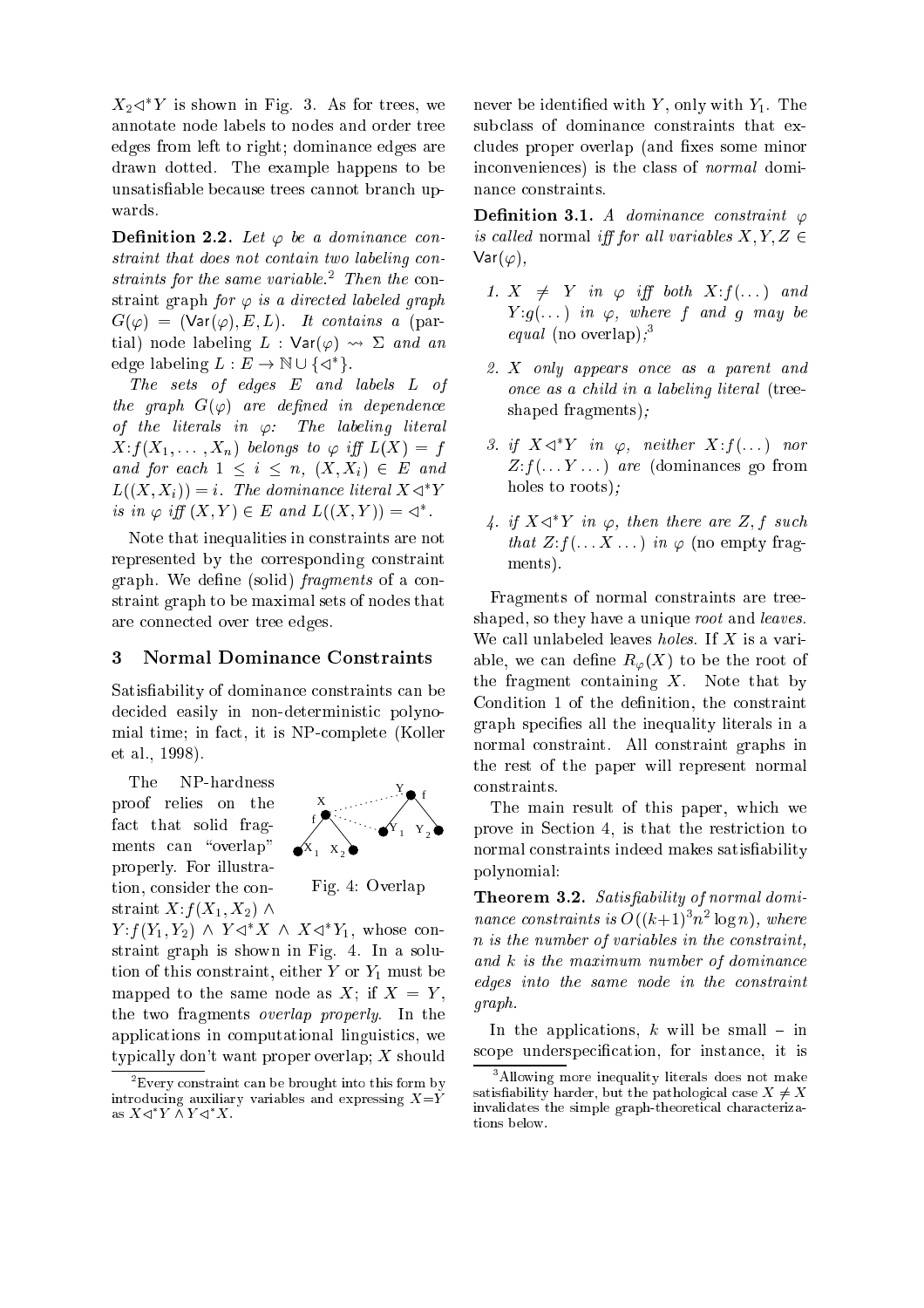bounded by the maximum number of arguments a verb an take in the language if we disregard VP modification. So we can say that satisability of the linguisti
ally relevant dominance constraints is  $O(n^2 \log n)$ .

## 4 <sup>A</sup> Polynomial Satisability Test

Now we derive the satisfiability algorithm that proves Theorem 3.2 and prove it orre
t. In Section 5, we embed it into an enumeration algorithm. An alternative proof of Theorem 3.2 is by redu
tion to a graph problem dis
ussed in (Althaus et al., 2000); this more indirect approach is sketched in Section 6.

Throughout this se
tion and the next, we will employ the following non-deterministic choice rule (Distr), where  $X, Y$  are different variables.

$$
\begin{array}{ccc}\n\text{(Distr)} & \varphi \wedge X \triangleleft^* Z \wedge Y \triangleleft^* Z \\
\to & \varphi \wedge X \triangleleft^* R_{\varphi}(Y) \wedge Y \triangleleft^* Z \\
\vee & \varphi \wedge Y \triangleleft^* R_{\varphi}(X) \wedge X \triangleleft^* Z\n\end{array}
$$

In each application, we can pick one of the disjuncts on the right-hand side. For instance, we get Fig. 5b by choosing the second disjunct in a rule appli
ation to Fig. 5a.

The rule is sound if the left-hand side is normal:  $\Lambda \triangleleft \Lambda$   $\Lambda$   $\Lambda \triangleleft \Lambda$  entails  $\Lambda \triangleleft \Lambda$   $\Lambda$   $\Lambda$   $\Lambda$  . which entails the right-hand side disjunction be
ause of onditions 1, 2, 4 of normality and  $X \neq Y$ . Furthermore, it preserves normality: If the left-hand side is normal, so are both possible results.

We define a normal dominance constraint  $\varphi$  to be in *solved form* iff (Distr) is not applicable to  $\varphi$  and  $G(\varphi)$  is cycle-free. Every onstraint in solved form is satisable.

#### $4.1$ Characterizing Satisfiability

In a first step, we characterize the unsatisfiability of a normal constraint by the existence of ertain y
les in the undire
ted version of its graph (Proposition 4.3). Recall that a cycle in a graph is  $simple$  if it does not contain

Definition 4.1. A cycle in an undirected  $constraint \; graph \; is \; called \; hypernormal \; if \; it$ does not contain two adjacent dominance edges that emanate from the same node.



rig. 5: (a) A constraint that entails  $A \triangleleft I$ , and (b) the result of trying to arrange Y above X. The cycle in  $(b)$  is hypernormal, the one in (a) is not.

For instance, the cycle in the left-hand graph in Fig. 5 is not hypernormal, whereas the cycle in the right-hand one is.

Lemma 4.2. A normal dominance constraint whose undire
ted graph has a simple hypernormal cycle is unsatisfiable.

*Proof.* Let  $\varphi$  be a normal dominance constraint whose undire
ted graph ontains a simple hypernormal cycle. Assume first that it contains a simple hypernormal cycle  $C$  that is also a cycle in the directed graph. There is at least one leaf of a fragment on C; let Y be such a leaf. Because  $\varphi$  is normal, Y has a mother  $X$  via a tree edge, and  $X$  is on  $C$ as well. That is,  $X$  must dominate  $Y$  but is properly dominated by Y in any solution of  $\varphi$ , so  $\varphi$  is unsatisfiable.

In particular, if an undirected constraint  $graph has a simple hypernormal cycle C with$ only one dominan
e edge, C is also a dire
ted y
le, so the onstraint is unsatisable. Now we can continue inductively. Let  $\varphi$  be a constraint with an undirected simple hypernormal cycle  $C$  of length l, and suppose we know that all constraints with cycles of length less than  $l$  are unsatisfiable. If  $C$  is a directed y
le, we are done (see above); otherwise, the edges in  $C$  must change directions somewhere. Because  $\varphi$  is normal, this means that there must be a node  $Z$  that has two incoming dominance edges  $(X, Z), (Y, Z)$  which are adja
ent edges in C. If X and Y are in the same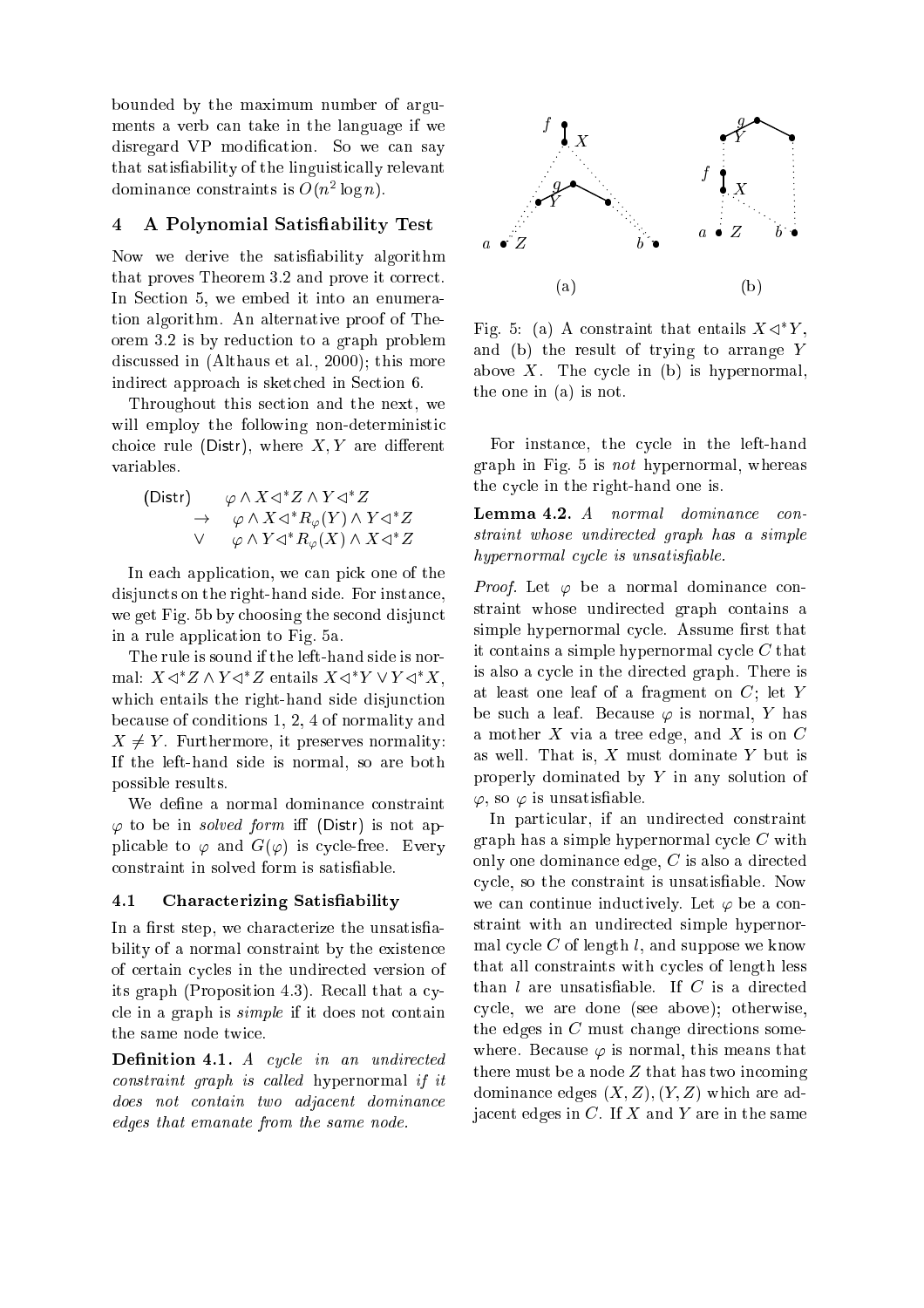fragment,  $\varphi$  is trivially unsatisfiable. Otherwise, let  $\varphi_1$  and  $\varphi_2$  be the two constraints obtained from  $\varphi$  by one application of (Distr) to  $X, Y, Z$ . Let  $C_1$  be the sequence of edges we obtain from  $C$  by replacing the path from  $X$ to  $R_{\varphi}(Y)$  via Z by the edge  $(X, R_{\varphi}(Y))$ . C is hypernormal and simple, so no two dominan
e edges in C emanate from the same node; hen
e, the new edge is the only dominance edge in  $C_1$  emanating from  $X$ , and  $C_1$  is a hypernormal cycle in the undirected graph of  $\varphi_1$ .  $C_1$  is still simple, as we have only removed nodes. But the length of  $C_1$ is strictly less than l, so  $\varphi_1$  is unsatisfiable by indu
tion hypothesis. An analogous argument shows unsatisfiability of  $\varphi_2$ . But because (Distr) is sound, this means that  $\varphi$  is unsatisable too.  $\Box$ 

Proposition 4.3. A normal dominance constraint is satisfiable iff its undirected con $strain t$  araph has no simple hypernormal cyle.

Proof. The direction that a normal constraint with a simple hypernormal cycle is unsatisfiable is shown in Lemma 4.2.

For the converse, we first define an ordering  $\varphi_1 \leq \varphi_2$  on normal dominance constraints: it holds if both onstraints have the same variables, labeling and inequality literals, and if the reachability relation of  $G(\varphi_1)$  is a subset of that of  $G(\varphi_2)$ . If the subset inclusion is proper, we write  $\varphi_1 < \varphi_2$ . We call a constraint  $\varphi$  irredundant if there is no normal constraint  $\varphi'$  with fewer dominance literals but  $\varphi \leq \varphi$ . If  $\varphi$  is irredundant and  $G(\varphi)$ is acyclic, both results of applying (Distr) to  $\varphi$  are strictly greater than  $\varphi$ .

Now let  $\varphi$  be a constraint whose undirected graph has no simple hypernormal cycle. We an assume without loss of generality that  $\varphi$  is irredundant; otherwise we make it irredundant by removing dominan
e edges, whi
h does not introduce new hypernormal cycles.

If (Distr) is not applicable to  $\varphi$ ,  $\varphi$  is in solved form and hence satisfiable. Otherwise, we know that both results of applying the rule are strictly greater than  $\varphi$ . It can be shown that one of the results of an appli
ation of the

distribution rule ontains no simple hypernormal cycle. We omit this argument for lack of spa
e; details an be found in the proof of Theorem 3 in (Althaus et al., 2000). Furthermore, the maximal length of  $a <$  increasing chain of constraints is bounded by  $n^2$ , where  $n$  is the number of variables. Thus, applications of (Distr) can only be iterated a finite number of times on onstraints without simple hypernormal cycles (given redundancy elimination), and it follows by induction that  $\varphi$  is satisfiable.  $\Box$ 

## 4.2 Testing for Simple Hypernormal Cy
les

We can test an undirected constraint graph for the presence of simple hypernormal cycles by solving a perfe
t weighted mat
hing problem on an auxiliary graph  $A(G(\varphi))$ . Perfect weighted matching in an undirected graph  $G = (V, E)$  with edge weights is the prob- $\lim$  of selecting a subset  $E$  of edges such that ea
h node is adja
ent to exa
tly one edge in  $E$ , and the sum of the weights of the edges in  $E$  is maximal.

The auxiliary graph  $A(G(\varphi))$  we consider is an undire
ted graph with two types of edges. For every edge  $e = (v, w) \in G(\varphi)$  we have two nodes  $e_v, e_w$  in  $A(G(\varphi))$ . The edges are as follows:

- **(Type A)** For every edge e in  $G(\varphi)$  we have the edge  $\{e_v, e_w\}$ .
- (Type B) For every node <sup>v</sup> and distin
t edges  $e, f$  which are both incident to  $v$ in  $G(\varphi)$ , we have the edge  $\{e_v, f_v\}$  if either  $v$  is not a leaf, or if  $v$  is a leaf and either  $e$  or  $f$  is a tree edge.

We give type A edges weight zero and type B edges weight one. Now it an be shown (Althaus et al., 2000, Lemma 2) that  $A(G(\varphi))$ has a perfect matching of positive weight iff the undirected version of  $G(\varphi)$  contains a simple hypernormal cycle. The proof is by constructing positive matchings from cycles, and vice versa.

Perfe
t weighted mat
hing on a graph with  $n$  nodes and  $m$  edges can be done in time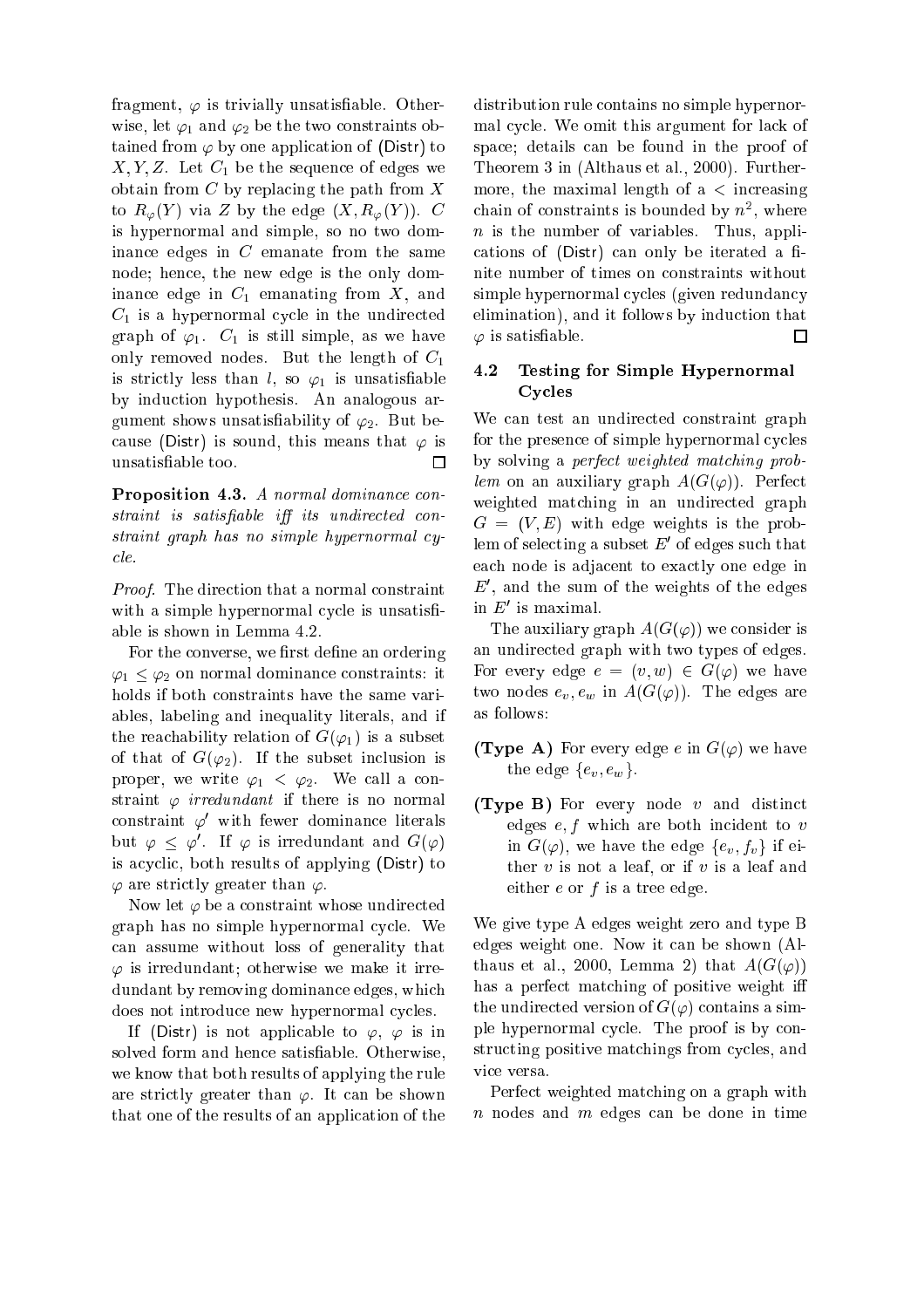$O(nm \log n)$  (Galil et al., 1986). The matching algorithm itself is beyond the s
ope of this paper; for an implementation (in  $C++$ ) see e.g. (Mehlhorn and Näher, 1999). Now let's say that  $k$  is the maximum number of dominance edges into the same node in  $G(\varphi)$ , then  $A(G(\varphi))$  has  $O((k+1)n)$  nodes and  $\cup$ ( $\kappa$  + 1)<sup>-</sup> $n$ ) edges. This shows:

Proposition 4.4. A constraint graph can be tested for simple hypernormal cycles in time  $O((\kappa + 1)^3 n^2 \log n)$ , where n is the number of variables and k is the maximum number of dominance edges into the same node.

This ompletes the proof of Theorem 3.2: We can test satisfiability of a normal constraint by first constructing the auxiliary graph and then solving its weighted mat
hing problem, in the time laimed.

## 4.3 Hypernormal Constraints

It is even easier to test the satisfiability of a hypernormal dominance constraint  $-$  a normal dominan
e onstraint in whose onstraint graph no node has two outgoing dominan
e edges. A simple orollary of Prop. 4.3 for this special case is:

Corollary 4.5. A hypernormal onstraint is satisfiable iff its undirected constraint graph is acyclic.

This means that satisfiability of hypernormal onstraints an be tested in linear time by a simple depth-first search.

## 5 Enumerating Solutions

Now we embed the satisability algorithms from the previous se
tion into an algorithm for enumerating the irredundant solved forms of onstraints. A solved form of the normal constraint  $\varphi$  is a normal constraint  $\varphi'$  which is in solved form and  $\varphi \leq \varphi' ,$  with respect to the  $\leq$  order from the proof of Prop. 4.3.<sup>4</sup>

Irredundant solved forms of a onstraint are very similar to its solutions: Their constraint graphs are tree-shaped, but may still

- 1. Check satisfiability of  $\varphi$ . If it is unsatisable, terminate with failure.
- 2. Make  $\varphi$  irredundant.
- 3. If  $\varphi$  is in solved form, terminate with sucess.
- 4. Otherwise, apply the distribution rule and repeat the algorithm for both results.

Fig. 6: Algorithm for enumerating all irredundant solved forms of a normal onstraint.

ontain dominan
e edges. Every solution of a onstraint is a solution of one of its irredundant solved forms. However, the number of irredundant solved forms is always finite, whereas the number of solutions typically is not:  $X: a \wedge Y:b$  is in solved form, but each solution must ontain an additional node with arbitrary label that combines  $X$  and  $Y$  into a tree (e.g.  $f(a, b), g(a, b)$ ). That is, we can extract a solution from a solved form by "adding" material" if necessary.

The main workhorse of the enumeration algorithm, shown in Fig. 6, is the distribution rule (Distr) we have introduced in Section 4. As we have already argued, (Distr) can be applied at most  $n^{\perp}$  times. Each end result is in solved form and irredundant. On the other hand, distribution is an equivalen
e transformation, whi
h preserves the total set of solved forms of the onstraints after the same iteration. Finally, the redundancy elimination in Step 2 can be done in time  $O((\kappa+1)n^2)$  (Aho et al., 1972). This proves:

Theorem 5.1. The algorithm in Fig. 6 enumerates exactly the irredundant solved forms of a normal dominance constraint  $\varphi$  in time  $O((\kappa + 1)^2 n^2 N \log n)$ , where *i*v is the number of irredundant solved forms, n is the number of variables, and k is the maximum number of dominan
e edges into the same node.

Of ourse, the number of irredundant solved forms an still be exponential in the size of the onstraint. Note that for hypernor-

<sup>4</sup> In the literature, solved forms with respe
t to the NP saturation algorithms an ontain additional labeling literals. Our notion of an irredundant solved form corresponds to a *minimal solved form* there.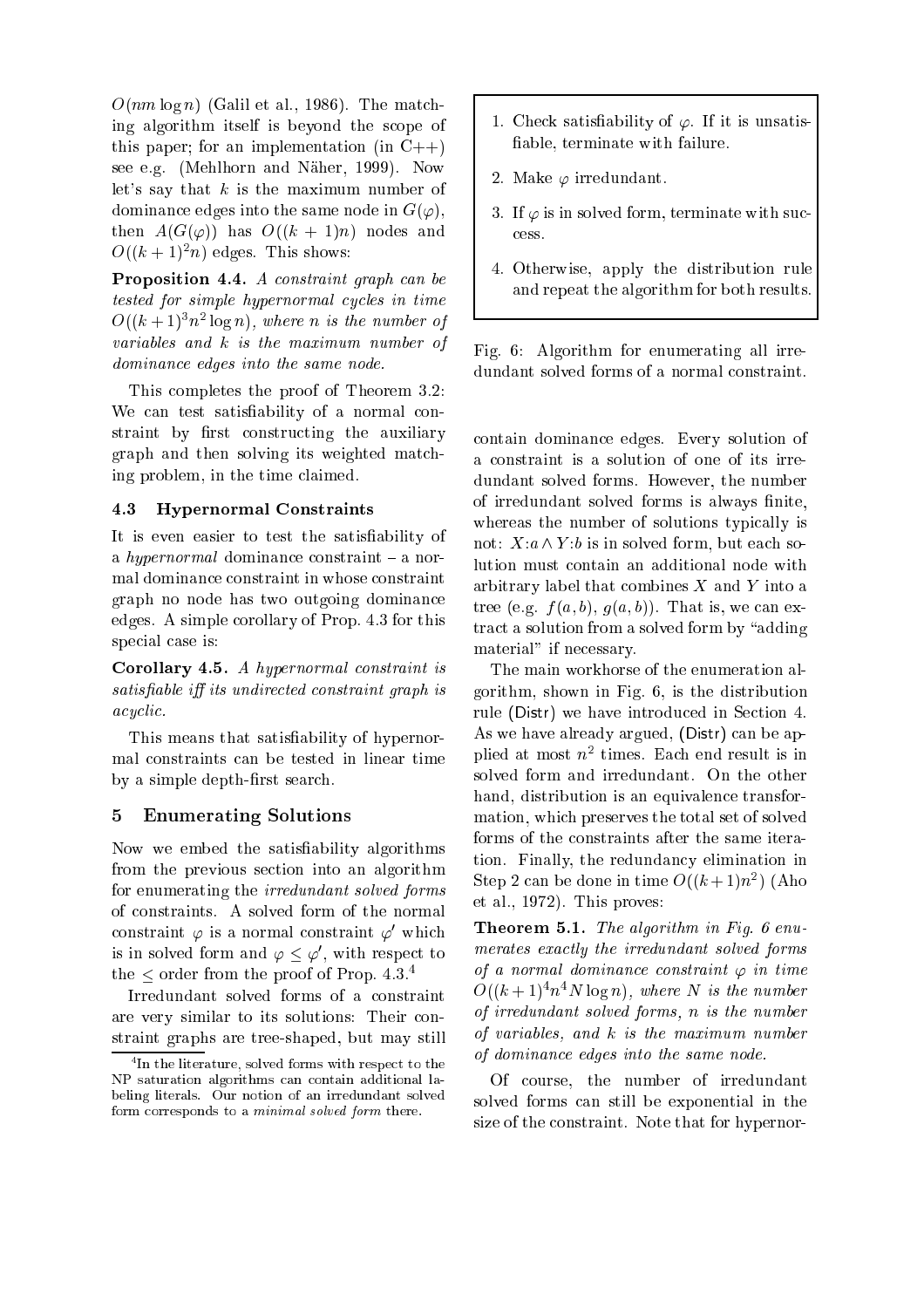mal constraints, we can replace the quadratic satisfiability test by the linear one, and we an skip Step 2 of the enumeration algorithm be
ause hypernormal onstraints are always irredundant. This improves the runtime of enumeration to  $O((k+1)n^3N)$ .

# 6 Redu
tions

Instead of proving Theorem 4.3 directly as we have done above, we can also reduce it to a configuration problem of dominance graphs (Althaus et al., 2000), whi
h provides a more general perspe
tive on related problems as well. Dominan
e graphs are unlabeled, directed graphs  $G = (V, E \oplus D)$  with tree edges E and dominan
e edges D. Nodes with no in coming tree edges are called *roots*, and nodes with no outgoing ones are called *leaves*; dominan
e edges only go from leaves to roots. A configuration of G is a graph  $G = (V, E \oplus E)$ such that every edge in  $D$  is realized by a path in  $G$  . The following results are proved in (Althaus et al., 2000):

- 1. Congurability of dominan
e graphs is in  $\mathcal{O}((\kappa + 1)^n \pi^2 \log n),$  where  $\kappa$  is the maximum number of dominan
e edges into the same node.
- 2. If we specify a subset  $V' \subset V$  of *closed* leaves (we call the others *open*) and require that only open leaves can have outgoing edges in  $E$  , the connigurability problem be
omes NPomplete. (This is shown by encoding a strongly NPomplete partitioning problem.)
- 3. If we require in addition that every open rear has an outgoing edge in  $E$  , the problem stays NPomplete.

Satisfiability of normal dominance constraints can be reduced to the first problem in the list by deleting all labels from the onstraint graph. The redu
tion an be shown to be correct by encoding models as configurations and vi
e versa.

On the other hand, the third problem an be redu
ed to the problems of whether there

is a plugging for a des
ription in Hole Semantics (Bos, 1996), or whether a given MRS des
ription an be resolved (Copestake et al., 1997), or whether a given normal dominan
e constraints nas a *constructive solution*. This reduction is by deleting all labels and making leaves that had nullary labels closed. This means that (the equivalent of) deciding satisfiability in these approaches is NP-hard.

The crucial difference between e.g. satisfiability and constructive satisfiability of normal dominan
e onstraints is that it is possible that a solved form has no constructive solutions. This happens e.g. in the example from Section 5,  $X: a \wedge Y: b$ . The constraint, which is in solved form, is satisfiable e.g. by the tree  $f(a, b)$ ; but every solution must contain an additional node with a binary label, and hen
e annot be onstru
tive.

For practical purposes, however, it can still make sense to enumerate the irredundant solved forms of a normal onstraint even if we are interested only in onstru
tive solution: It is certainly cheaper to try to find constructive solutions of solved forms than of arbitrary onstraints. In fa
t, experien
e indi
ates that for those onstraints we really need in s
ope underspecification, all solved forms do have onstru
tive solutions { although it is not yet known why. This means that our enumeration algorithm can in practice be used without change to enumerate constructive solutions, and it is straightforward to adapt it e.g. to an enumeration algorithm for Hole Semanti
s.

# <sup>7</sup> Con
lusion

We have investigated *normal* dominance constraints, a natural sub
lass of general dominan
e onstraints. We have given an  $O(n^2 \log n)$  satisfiability algorithm for them and integrated it into an algorithm that enumerates all irredundant solved forms in time  $O(Nn \log n)$ , where *N* is the number of irredundant solved forms.

<sup>5</sup> A onstru
tive solution is one where every node in the model is the image of a variable for whi
h a labeling literal is in the onstraint. Informally, this means that the solution only contains "material" "mentioned" in the constraint.